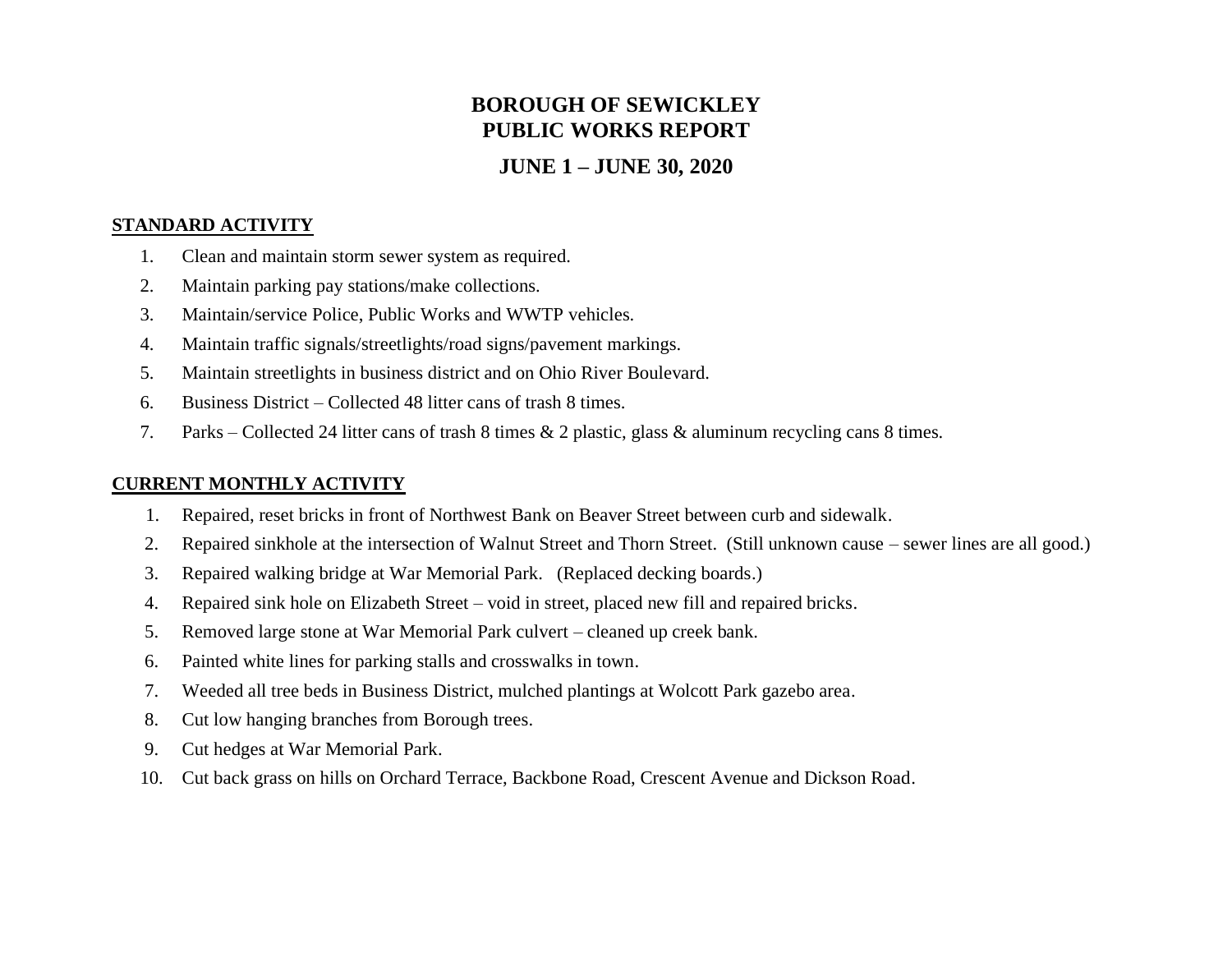### **PUBLIC WORKS REPORT JUNE 2020 PAGE 2**

# **CURRENT MONTHLY ACTIVITY** *(CONTINUED)*

- 11. Cleaned up storm debris at War Memorial Park and down limbs throughout town.
- 12. Continued cutting grass in all Borough parks.
- 13. Police Car 7322 brakes; Police Car 7323 service; woodchipper service; Police Car 7321 service; paint machine repaired spring coil; replaced screen on street sweeper dump body; new wheel on laser ride on lawn mower.